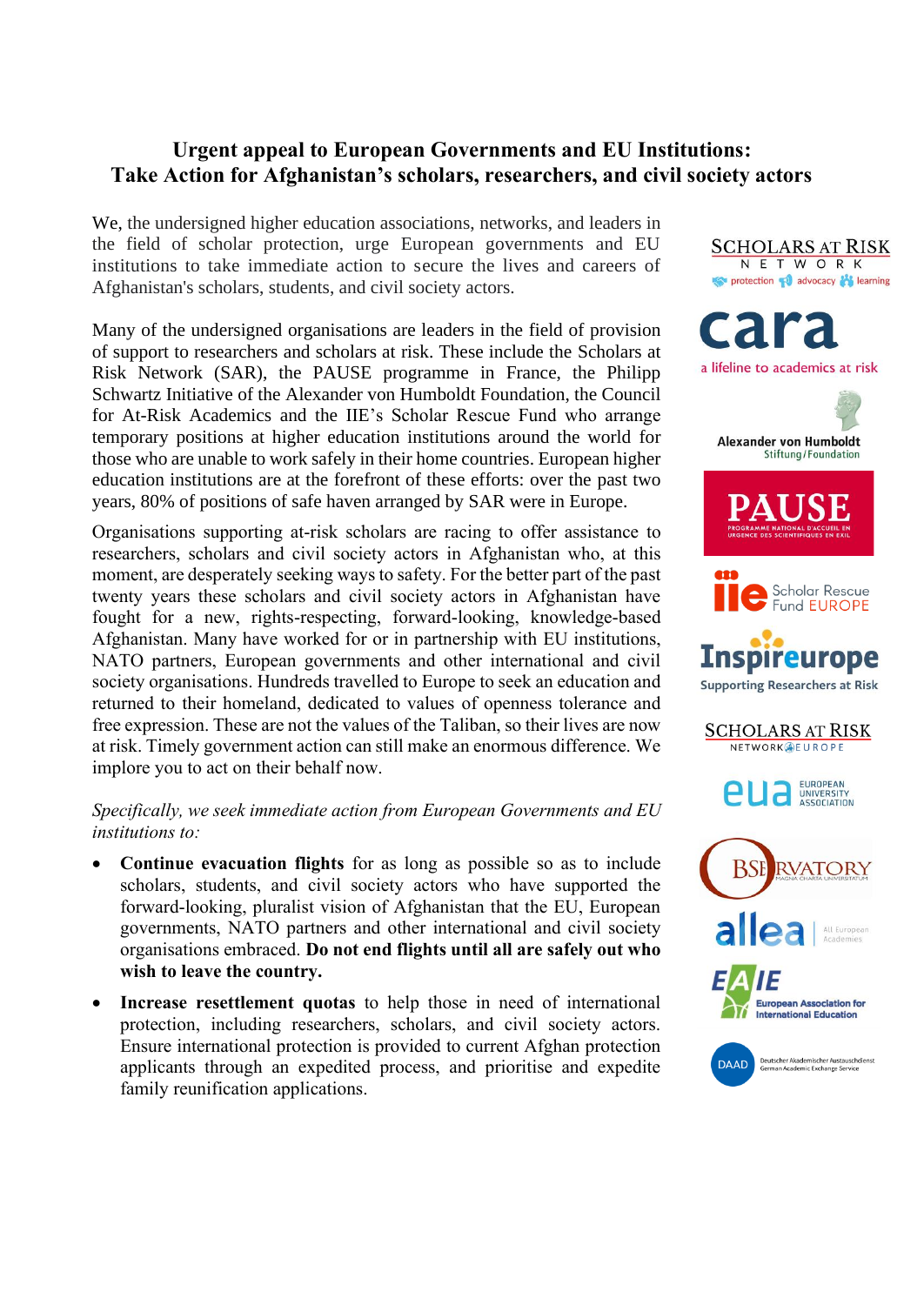- **Create expedited complementary legal pathways** for candidates who demonstrate an existing host institution, job, or sponsor, including for families, that would facilitate their arrival and earliest adjustment. **Many European higher education institutions are ready to host scholars in temporary positions**; capture that opportunity by expediting the processing of individuals for whom they are ready to step forward, and providing logistical support.
- Waive **any intent-to-return and home residency requirements that may apply to visa applications** for Afghan scholars and researchers for the foreseeable future. Barring full waiver, issue authoritative guidance to consular and border officials supporting a determination of satisfaction of the intent to return by showing a willingness to return in the absence of the Taliban, or a credible, durable and rebuttable demonstration that the individual would be able to return and live safely under the Taliban.
- Establish a **dedicated EU fellowship scheme** for researchers and scholars at risk, including scholars, students, and civil society actors from Afghanistan, especially women and ethnic and religious minorities, to undertake fellowships, lectureships, researcher positions, or temporary academic positions at European higher education institutions. See the EU-funded [Inspireurope](https://www.maynoothuniversity.ie/sar-europe/inspireurope) project recommendation for a dedicated scheme [here.](https://www.maynoothuniversity.ie/sites/default/files/filefield_paths/DRAFT%20Inspireurope%20Recommendation%20for%20EU%20fellowships%20for%20researchers%20at%20risk.pdf) Some funds for such streams might be redirected from existing funds budgeted for Afghanistan programming, but which may not be possible to expend under the current conditions. Nevertheless, new funds will be required to meet the most urgent needs.
- Establish **dedicated national fellowships** for researchers and scholars at risk, including scholars, students, and civil society actors from Afghanistan, similar to existing national fellowship programmes run by the PAUSE programme in France and the Alexander von Humboldt Foundation's Philipp Schwartz Initiative in Germany.

The window in which to take these steps, save lives, and redeem some measure of Europe's investment in Afghanistan's future is rapidly closing. Your urgent intervention is needed to mobilize the relevant departments and agencies.

The eroding situation in Afghanistan poses a threat not only to the lives of our colleagues still in Afghanistan, but to the future of that country. The moral leadership of the European Union including its commitment to human rights, rule-of-law, and multilateralism, is needed now more than ever, and it is imperative to see those commitments put into practice at this time of crisis. The European higher education community is ready to do its part, but we need your help. If we move quickly, we can go a long way towards mitigating the worst of the threats and demonstrate continuing commitment to the future of Afghanistan and its people.